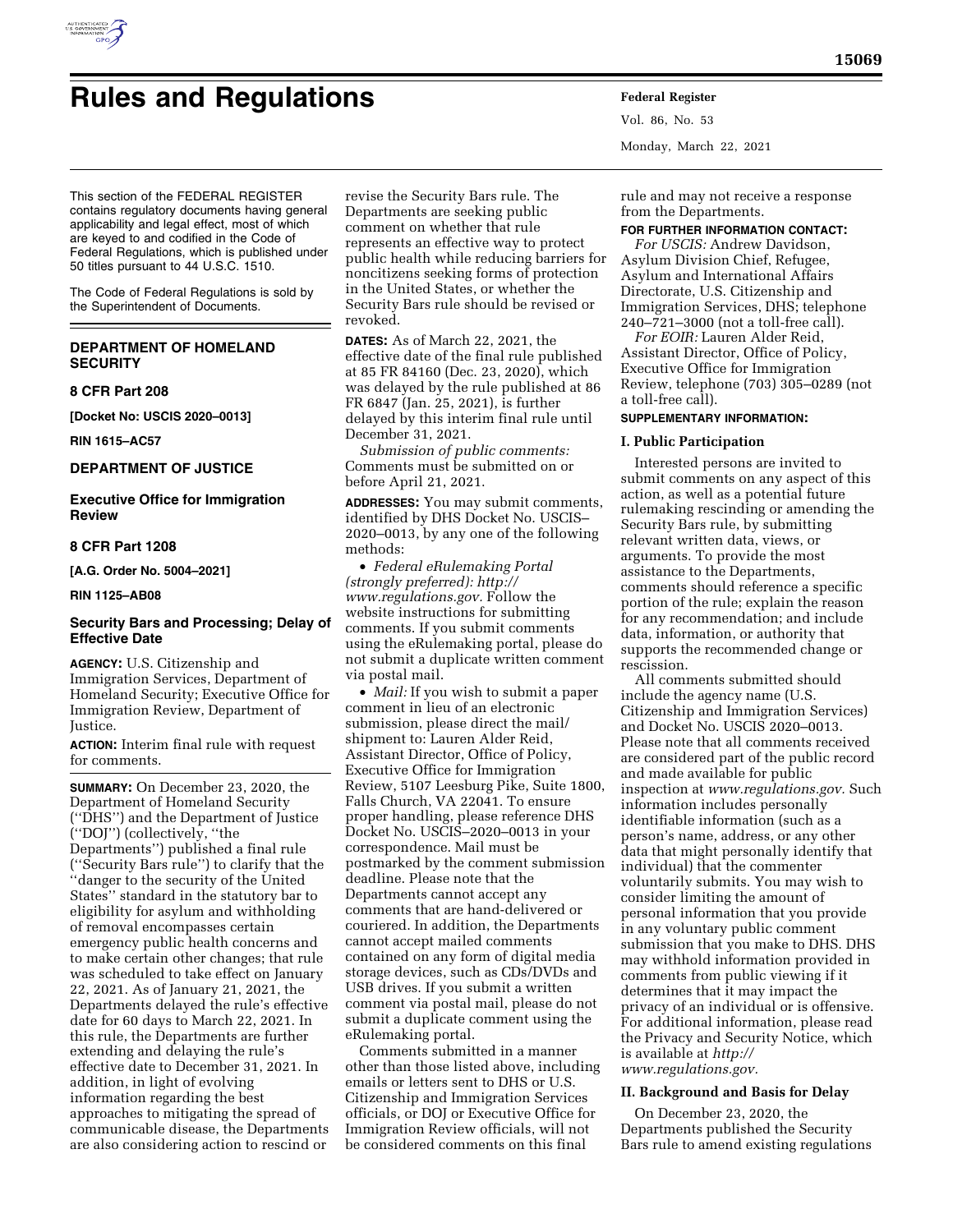to clarify that in certain circumstances there are ''reasonable grounds for regarding [an] alien as a danger to the security of the United States'' or ''reasonable grounds to believe that [an] alien is a danger to the security of the United States'' based on emergency public health concerns generated by a communicable disease, making the alien ineligible to be granted asylum in the United States under section 208 of the Immigration and Nationality Act or the protection of withholding of removal under that Act or subsequent regulations (because of the threat of torture). *See* Security Bars and Processing, 85 FR 84160 *et seq.* (Dec. 23, 2020). The rule was scheduled to take effect on January 22, 2021.

On January 20, 2021, the White House Chief of Staff issued a memorandum asking agencies to consider delaying, consistent with applicable law, the effective dates of any rules that have published and not yet gone into effect, for the purpose of allowing the President's appointees and designees to review questions of fact, law, and policy raised by those regulations. *See*  Memorandum for the Heads of Executive Departments and Agencies from Ronald A. Klain, Assistant to the President and Chief of Staff, *Re: Regulatory Freeze Pending Review* (Jan. 20, 2021). As of January 21, 2021, the Departments delayed the effective date of the Security Bars rule to March 22, 2021, consistent with that memorandum and a preliminary injunction in place with respect to a related rule, as discussed below. *See* Security Bars and Processing; Delay of Effective Date, 86 FR 6847 (Jan. 25, 2021).

The Departments have good cause to delay this rule's effective date further without advance notice and comment because implementation of this rule is not feasible due to a preliminary injunction against a related rule. The provisions of the Security Bars rule are premised upon, and reliant upon, the revisions to the Departments' asylum rules previously made by a separate joint rule that became effective before the Security Bars rule was scheduled to take effect. The Departments issued the ''Global Asylum'' rule, entitled *Procedures for Asylum and Withholding of Removal; Credible Fear and Reasonable Fear Review,* on December 11, 2020.1 On January 8, 2021, in the case of *Pangea Legal Services* v. *Department of Homeland Security,* a district court preliminarily enjoined the Departments ''from implementing, enforcing, or applying the [Global Asylum final] rule . . . or any related

policies or procedures."<sup>2</sup> The preliminary injunction remains in place.

As the Departments noted in their previous rule delaying the January 22, 2021, effective date for the Security Bars rule, because of the preliminary injunction in effect against implementation of the Global Asylum final rule, implementing the Security Bars rule is not viable at this time, as the two rules are intertwined.3 Specifically, the Security Bars rule relies upon the regulatory framework for applying bars to asylum during credible fear processing that was established in the Global Asylum final rule.4 The Notice of Proposed Rulemaking (NPRM) for the Security Bars rule, which was published on July 9, 2020, included proposed regulatory text instructing adjudicators to apply the bar during credible and reasonable fear screenings.5 This proposal would have created an exception to the then-existing rule that the statutory bars to asylum and withholding of removal, including the ''danger to the security of the United States'' bars underlying the Security Bars rule, were not to be considered during the credible and reasonable fear screening processes.<sup>6</sup> The proposed rule justified this exception as necessary to allow DHS to quickly remove individuals covered by the bars, rather than sending them to full removal

2Nos. 20–09253–JD & 20–09258–JD, 2021 WL 75756, at \*7 (N.D. Cal. Jan. 8, 2021). The U.S. District Court for the Northern District of California held that the plaintiffs, who had brought two related actions, had shown a likelihood that Chad F. Wolf, who approved the Global Asylum final rule in his capacity as Acting Secretary of Homeland Security, did not have valid authority to act in that capacity. *See id.* at \*6. The District Court did not reach any other ground for issuing the injunction. *See id.* Following the court's ruling, Acting Secretary of Homeland Security Peter T. Gaynor and Mr. Wolf took steps to ratify the Global Asylum final rule. *See* DHS Delegation No. 23028, Delegation to the Under Secretary for Strategy, Policy, and Plans to Act on Final Rules, Regulations, and Other Matters (Jan. 12, 2021); Chad F. Wolf, Ratification (Jan. 14, 2021). By issuing this rule delaying the effective date of the Security Bars rule, the Departments are not indicating their position on Mr. Gaynor or Mr. Wolf's actions or authority, or on the outcome thus far in *Pangea.* 

3*See* 86 FR at 6847.

4*See, e.g.,* 85 FR at 84176 (''As noted, the [Security Bars] final rule is not, as the NPRM proposed, modifying the regulatory framework to apply the danger to the security of the United States bars at the credible fear stage because, in the interim between the NPRM and the final rule, the [Global Asylum final rule] did so for all of the bars to eligibility for asylum and withholding of removal.''); *id.* at 84189 (describing changes made in the Security Bars rule ''to certain regulatory provisions not addressed in the proposed rule as necessitated by the intervening promulgation of the [Global Asylum final] Rule'').

5Security Bars and Processing, 85 FR 41201, 41216–2012;17, 41218 (July 9, 2020). 6*See id.* at 41207.

proceedings for adjudication of their asylum and withholding of removal claims, which can take months or even years.7 The NPRM explained that applying the bars during credible fear and reasonable fear screenings was necessary to reduce health and safety dangers to both the public at large and DHS officials.8 Indeed, applying these bars only after the affected individuals have been present in the United States for an extended period of time would do little, if anything, to prevent the spread of such diseases, significantly undercutting the justification for the Security Bars rule.

While DHS and DOJ were reviewing the comments submitted in response to the Security Bars NPRM, the Global Asylum final rule was published on December 11, 2020.9 The Global Asylum final rule changed the general practice described above to apply all statutory bars to asylum and withholding of removal during credible and reasonable fear screenings.10 The Security Bars final rule, which was published on December 23, 2020, therefore revised the proposed text explicitly to rely on the changes made by the Global Asylum final rule.<sup>11</sup> As a result, the regulatory text of significant portions of the Security Bars rule relies upon and repeats broader regulatory text that was established by the Global Asylum final rule, applying all bars to asylum and withholding of removal during credible and reasonable fear screenings.12 The Security Bars final rule assumed that the Global Asylum rule would be in effect and therefore the Security Bars final rule did not change the credible fear and reasonable fear framework.13 As a result, the overlap between the two rules now has created a situation in which the Departments would risk violating the injunction against the Global Asylum final rule if they were to implement the identical portions of the Security Bars final rule, and the Departments could not implement the narrower change to the credible fear and reasonable fear framework proposed in

12*See, e.g., id.* at 84194–98 (revising 8 CFR 208.30, 235.6, 1208.30, and 1235.6, among other provisions) *accord* 85 FR at 80390–80401 (same).

13*See id.* at 84175 (''The Departments note that the final rule is not, as the NPRM proposed, modifying the regulatory framework to apply the danger to the security of the United States bars at the credible fear stage. In the interim between the NPRM and the final rule, the Global Asylum Final Rule did so for all of the bars to eligibility for asylum and withholding of removal.'').

<sup>1</sup>*See* 85 FR 80274 (Dec. 11, 2020).

<sup>7</sup> *Id.* at 41210–12.

<sup>8</sup> *Id.* at 41210.

<sup>9</sup> 85 FR 80274 (Dec. 11, 2020).

<sup>10</sup> *Id.* at 80391.

<sup>11</sup> 85 FR 84160, 84174–77.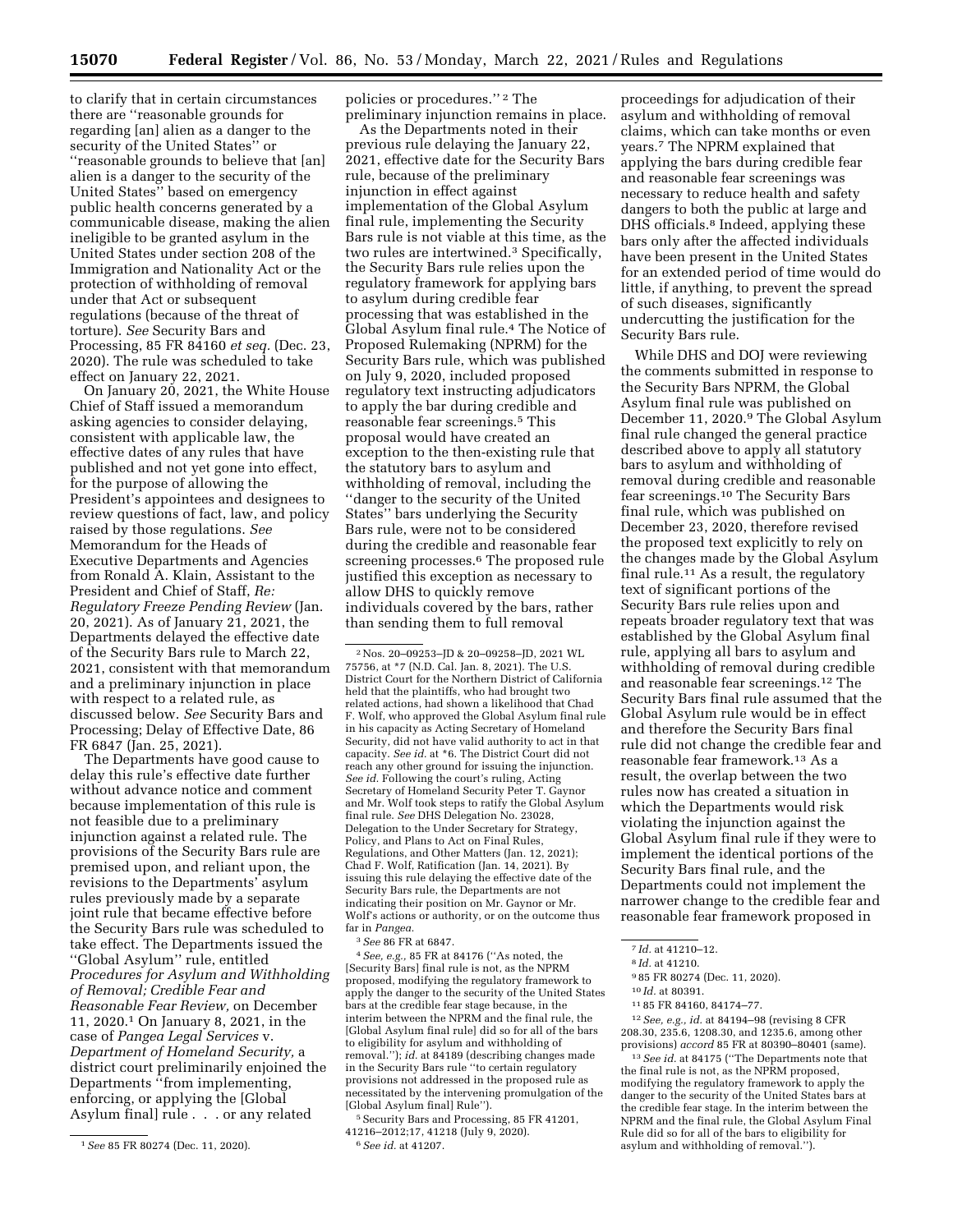the Security Bars NPRM without additional rulemaking.

Moreover, the framework established by the Global Asylum final rule is critical to the justification for the Security Bars rule, because it would permit the Departments to remove individuals who are subject to the bars expeditiously. On the other hand, if the Departments were to implement only the remaining portions of the Security Bars rule that do not overlap with the enjoined Global Asylum final rule, the result would be the very situation that the Security Bars rule was created to remedy—namely, that possibly infectious individuals would be detained or released inside the United States, potentially for a lengthy period, while awaiting their removal hearings.<sup>14</sup> Such an outcome would frustrate the purpose of the Security Bars rule.

Additionally, to implement the full Security Bars rule—and effectively reinsert or rely upon regulatory provisions that the *Pangea* court has enjoined—might run afoul of the court's injunction. Because it is impracticable and unnecessary to engage in notice and comment procedures in the limited time available while the Departments are subject to the court's injunction, the Departments are publishing this interim final rule to extend and delay the Security Bars rule's effective date until December 31, 2021. Additionally, in light of the complex relationship between the Global Asylum final rule and the Security Bars rule and the implications of the *Pangea* litigation to the Security Bars rule, the Departments need additional time to analyze the consequences of the overlapping and embedded text and consider whether

policy changes are advisable and viable in light of the litigation.

If the injunction against implementation of the Global Asylum rule is lifted before December 31, the Departments will revise the effective date of the Security Bars rule as soon as possible thereafter. Similarly, if the injunction remains in effect on December 31, the Departments may delay the effective date of the Security Bars rule further. The Departments have chosen this time-limited delay, rather than an indefinite delay, due to the preliminary nature of the injunction.

# **III. Request for Comment on Amending or Rescinding the Security Bars Rule**

The Departments are further considering amending or rescinding the Security Bars rule. In particular, the Departments are considering whether to publish a new rule that would remove or revise the regulatory changes promulgated in the Security Bars rule. In connection with that consideration, the Departments welcome data, views, and information on the best approaches for mitigating the spread of communicable disease in the operational context implicated by the Security Bars rule. The Departments are interested in information the public may have on more effective alternative approaches than that taken by the Security Bars rule, particularly in light of new or more comprehensive data. The Departments are also reviewing the Security Bars rule in light of the Administration's policy of expanding pathways for noncitizens seeking forms of protection in the United States and removing barriers that impede access to immigration benefits, and are seeking comment on alternative approaches that may achieve the best public health outcome while remaining more consistent with that policy goal.15 Finally, the Departments welcome comment on the portions of the Global Asylum final rule that establish the framework for applying bars to asylum during credible fear processing, insofar as such comment is relevant to potential removal of or revisions to the Security Bars rule.

#### **IV. Regulatory Requirements**

## *A. Executive Order 12866 and Executive Order 13563*

Executive Orders (E.O.) 12866 (Regulatory Planning and Review), and 13563 (Improving Regulation and Regulatory Review) direct agencies to assess the costs, benefits, and transfers of available alternatives, and if regulation is necessary, to select regulatory approaches that maximize net benefits, including potential economic, environmental, public health and safety effects, distributive impacts, and equity. E.O. 13563 emphasizes the importance of quantifying both costs and benefits, of reducing costs, of harmonizing rules, and of promoting flexibility. Pursuant to E.O. 12866, the Office of Information and Regulatory Affairs of the Office of Management and Budget determined that this rule is ''significant'' under E.O. 12866 and has reviewed this regulation.

#### *B. Regulatory Flexibility Act*

The Departments have reviewed this rule in accordance with the Regulatory Flexibility Act, 5 U.S.C. 601 *et seq.,* and have determined that this rule further delaying the effective date of the Security Bars rule (85 FR 84160) will not have a significant economic impact on a substantial number of small entities. Neither the final Security Bars rule, nor this rule delaying its effective date, regulate ''small entities'' as that term is defined in 5 U.S.C. 601(6). Only individuals, rather than entities, are eligible to apply for asylum and related forms of relief, and only individuals are placed in immigration proceedings.

#### *C. Unfunded Mandates Reform Act of 1995*

This rule will not result in the expenditure by State, local, and Tribal governments, in the aggregate, or by the private sector, of \$100 million or more in any one year, and it will not significantly or uniquely affect small governments. Therefore, no actions are deemed necessary under the provisions of the Unfunded Mandates Reform Act of 1995.

#### *D. Congressional Review Act*

This rule is not a major rule as defined by section 804 of the Congressional Review Act (''CRA''). 5 U.S.C. 804. This rule will not result in an annual effect on the economy of \$100 million or more; a major increase in costs or prices; or significant adverse effects on competition, employment, investment, productivity, innovation, or on the ability of United States-based enterprises to compete with foreign

<sup>14</sup>Specifically, the Security Bars rule's regulatory provisions at §§ 208.13(c)(10), 208.16(d)(2), 1208.13(c)(10), and 1208.16(d)(2) clarify that the ''danger to the security of the United States'' statutory bars to eligibility for asylum and withholding of removal may encompass emergency public health concerns, and do not overlap with the enjoined Global Asylum final rule. By contrast, the provisions at § 208.30(e)(5) restate and amend provisions newly adopted in the Global Asylum final rule that have been enjoined. These latter provisions would require an asylum officer to enter a negative credible fear of persecution determination with respect to an arriving alien's eligibility for asylum, allowing most aliens to whom the danger to security bar applies to be quickly removed under an order of expedited removal. While the Departments could implement the danger to security bars to asylum and withholding of removal determinations without running afoul of the injunction of the Global Asylum final rule, they could only do so after the individual has moved past the credible fear stage of the process and has been placed into removal proceedings before an immigration judge under section 240 of the Act. The individual would need to be either detained in a congregate setting or released inside the United States while awaiting his or her removal proceeding. This is the very situation that the Security Bars rule intended to avoid.

<sup>15</sup>*See, e.g.,* Executive Order 14010 of February 2, 2021, Creating a Comprehensive Regional Framework to Address the Causes of Migration, to Manage Migration Throughout North and Central America, and to Provide Safe and Orderly Processing of Asylum Seekers at the United States Border, 86 FR 8267 (Feb. 5, 2021); Executive Order 14012 of February 2, 2021, Restoring Faith in Our Legal Immigration Systems and Strengthening Integration and Inclusion Efforts for New Americans, 86 FR 8277 (Feb. 5, 2021).